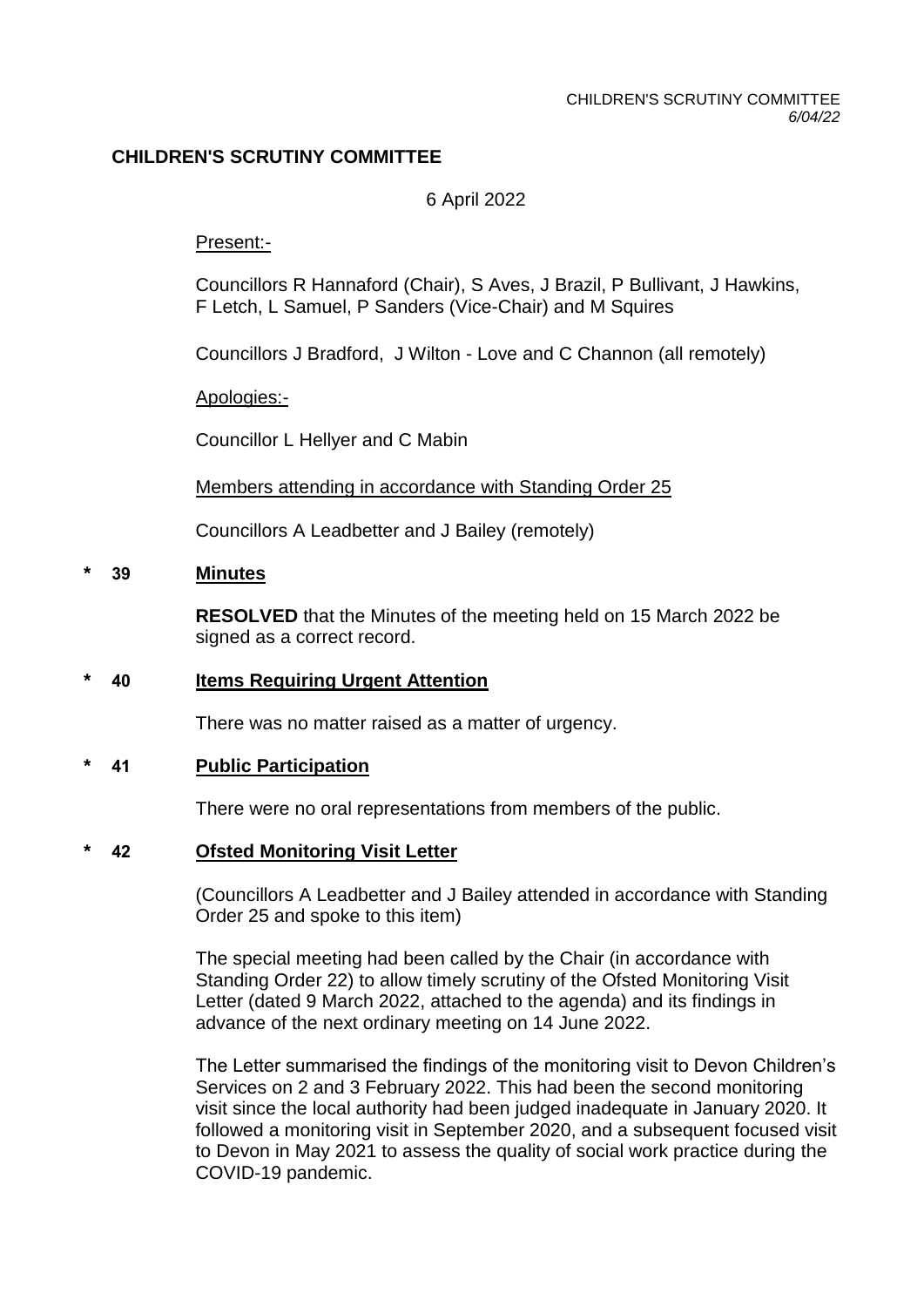Areas covered by the visit Inspectors were a review of the progress made in the following areas of concern identified at the last inspection:

- Making sure that decisions taken by the multi-agency safeguarding hub (MASH) are acted on.
- Professional curiosity and the quality of assessments.
- The quality of recorded management oversight and critical challenge.

The Letter detailed the headline findings and evaluation of progress and the positive progress to date and areas which required further development and improvement.

Members asked a series of detailed questions relating to the findings, progress to date and future actions and review.

The Chief Executive, Deputy Chief Officer - Head of Children's Social Care; and Deputy Chief Officer - Head of Children's Health and Wellbeing; and the Cabinet Member (Children's Services and Schools) responded to the series of questions from Members which related to: 'front door' key Indicators and key performance indicators (including timeliness, prioritisation and risk management), current plans and objectives and the progress already made, past performance and the new leadership team and arrangements and partnership working (with Schools, children's centres and police for example); recruitment and retention and support for social workers, control of their caseloads and professional development and the role of support staff (Early Help), forthcoming planned discussions and self-evaluation processes with Ofsted in May 2022 and further annual inspections on other service areas in June 2022. The Members commended the role of the Chief Executive as the new Chair of the Improvement Board.

In conclusion, Members commended the longer term objective (by circa 2024) to establish the Service as 'good' or 'outstanding' in alignment with the County Council's strategic objective for the best outcomes for children and families in Devon.

It was **MOVED** by Councillor R Hannaford; and **SECONDED** by Councillor P Sanders and

### **RESOLVED**

(a) that the Cabinet Member and Senior Leaders be thanked for their involvement in this special meeting;

(b) that the Ofsted Monitoring Visit Letter of the 9th March 2022 be welcomed and the comments made by Ofsted on the improvements made and the new